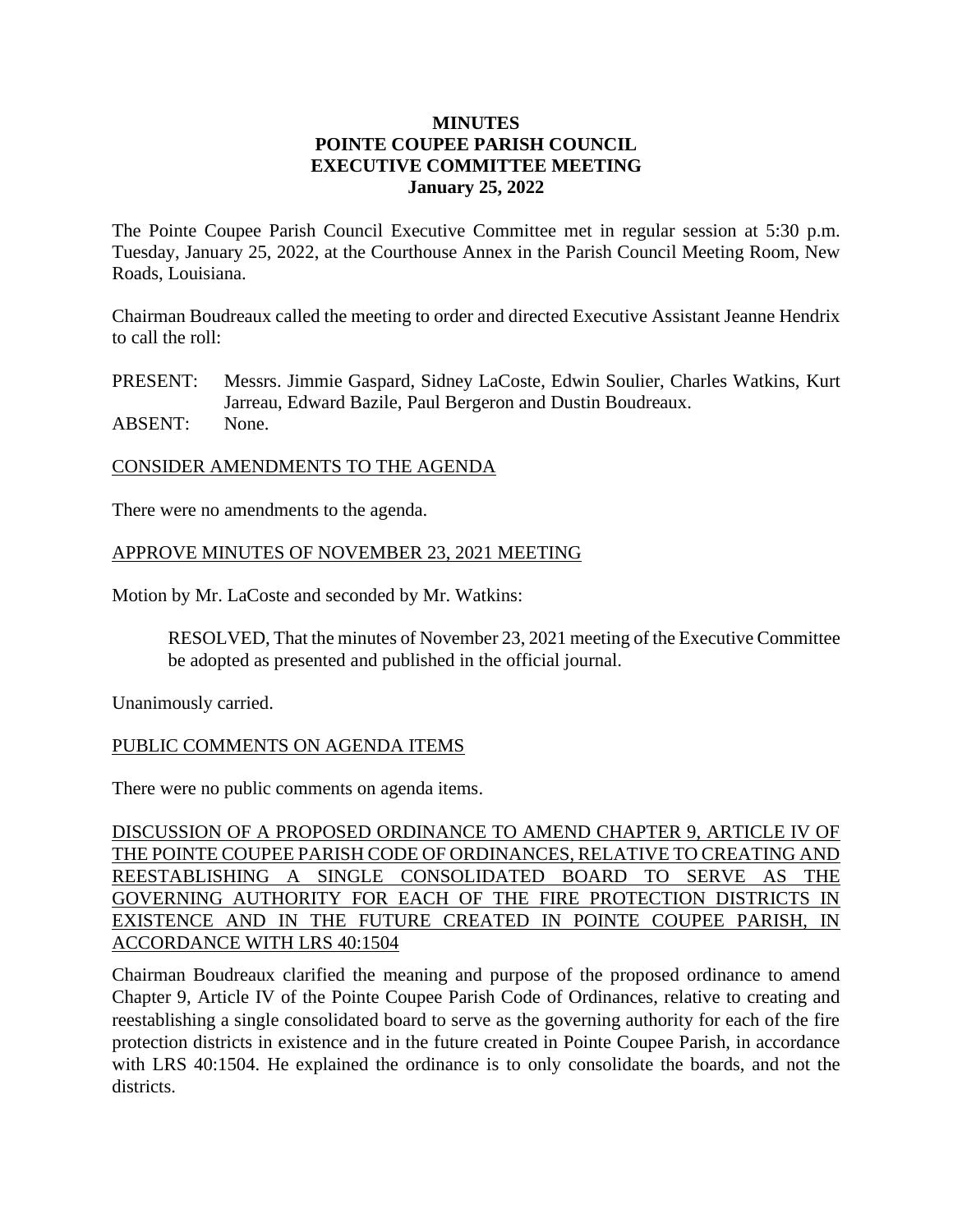**January 25, 2022** 2

LA State Fire Marshal Butch Browning spoke about fire protection and the importance of allowing fire chiefs the opportunity to run their departments, as well as, the importance of the board roles. He explained that without the vote of the people the districts cannot merge, but the ordinance allows one board to serve as authority over the districts, and allows firefighters to operate more effectively.

Mr. Marvin Losavio of Batchelor expressed concerns about the ability of his district to answer calls and obtain the necessary equipment. He supports the consolidation of the boards.

Mr. Greg Johnson of New Roads expressed his concerns and objections against the consolidation of the boards. He voiced concerns about the formation of the board.

Mr. Robert Allen of Batchelor voiced concerns about the consolidation of the boards and whether a plan has been developed for the consolidation, and would the citizens be given a copy of the plan. He expressed concerns about the control and representation for each fire district, and time the chairman would need to devote to the needs of all districts.

Firefighter Jessica Canning of Pointe Coupee Parish Fire Protection District No. 3 gave her support of the unified board, and recognizes the benefits of the consolidation of the boards. She feels the needs of the districts would be better understood with the consolidated board.

Chief Paul Pinsonat of Pointe Coupee Parish Fire Protection District No. 4 voiced concerns about the consolidation of the boards, and having an issue with the lack of communication with the fire chiefs regarding the ordinance. He questioned the membership of the board, and fair representation for all the districts on the board.

Mr. Tommy Montgomery of Lottie reported on a recent fire that occurred at his barn and the firefighters did an excellent job in putting out the fire. He is opposed to the consolidation of the boards.

Councilman Jarreau voiced concerns about the consolidation of the boards, fire ratings, issues that needs to be corrected, and number of members on the board. He stated that he is not comfortable with the proposed plan for consolidation, and there is a need for more discussion on this matter.

Councilman Soulier inquired if any input was received from the fire boards and chiefs about the proposed ordinance. He stated the goal should be united among all fire districts.

Chairman Boudreaux expressed his appreciation to the fire departments for their services. He reported on his attendance at the fire boards meetings and issues he saw at the meetings. He feels the consolidation of the boards will only make the districts better. He commented on the potential hiring of a fire coordinator, addressed concerns of the audience, and number of members on the board.

Parish President Thibaut thanked the council for introducing the ordinance, and thanked the board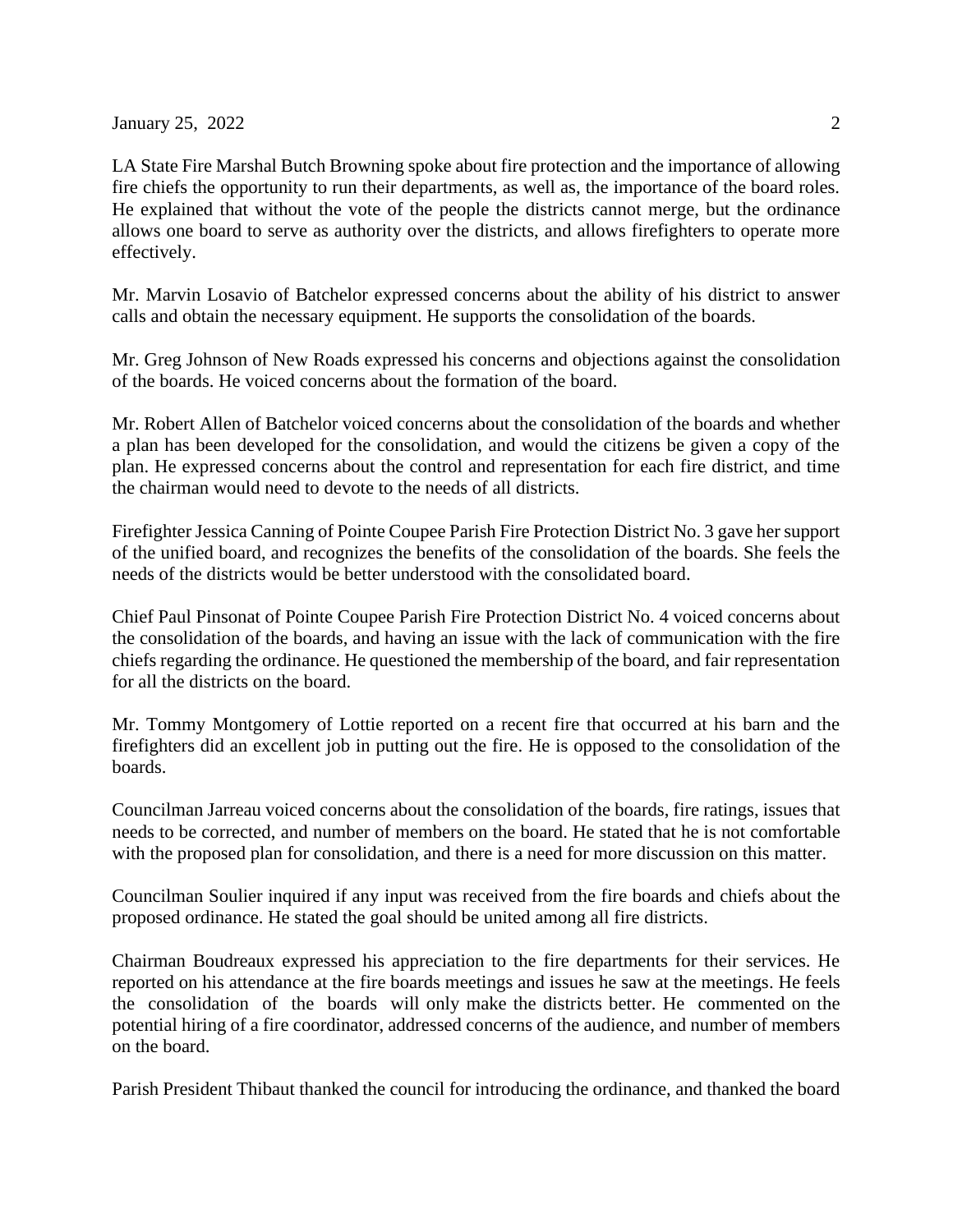$January 25, 2022$  3

members and firefighters for their services. He commented on the goal to be better, and the dialogue is important for the creation of the consolidated board, and recognizes the efficiency of one board.

Chief Cary Manuel of Pointe Coupee Parish Fire Protection District No. 1 commented on the ordinance to consolidate the boards being introduced as a result of issues with some of the fire boards. He gave an overview of the role of the fire chiefs and boards to improve their districts.

At the request of Councilman Jarreau, Chief Manuel gave clarification and explanation about the background of purchasing and training.

At the request of President Thibaut, Chief Manuel and Messrs. Allen and Johnson gave an overview of how the fire ratings are determined.

After further discussions, a public hearing and proposed adoption of the ordinance will be at the council meeting February 8, 2022.

### DISCUSSION OF INDUSTRIAL DEVELOPMENT BOARD

Parish President Thibaut recognized the importance of creating a board after the PILOT/ITEP process when dealing with industry. He reported that Capital Area Finance Authority (CAFA) is being paid to be the third party, which the parish could create this board and retain those savings. He reported the parish previously created an industrial board in 1982.

Parish Attorney Stephen Jewell determined that the Industrial Development Board of Pointe Coupee Parish, Inc. could be reinstated by resolution, along with the appointment of three (3) members to the board.

Parish Assessor James Laurent and Parish President Thibaut recognized other parishes who have these types of boards, which is an important tool to attract industry, and the savings could be used for economic development purposes.

#### PARISH PRESIDENT'S REPORT/DEPARMENT UPDATES

Parish President Thibaut gave updates on the following:

Recreation and multi-use center; parish road, drainage and bridge projects; permits and occupational licenses issued in December; courthouse and detention center repairs; solid waste and bulky waste collections complaints; blighted and derelict properties cleanup; Rapid COVID test distribution to fire departments for public; ARPA funds meeting with staff on Thursday with follow up meetings with council in February; PC Parish Waterworks District No. 1 awarded funds for water improvements from the water sector program, and State Representative Jeremy LaCombe will be meeting with various entities to review applications that did not receive funding